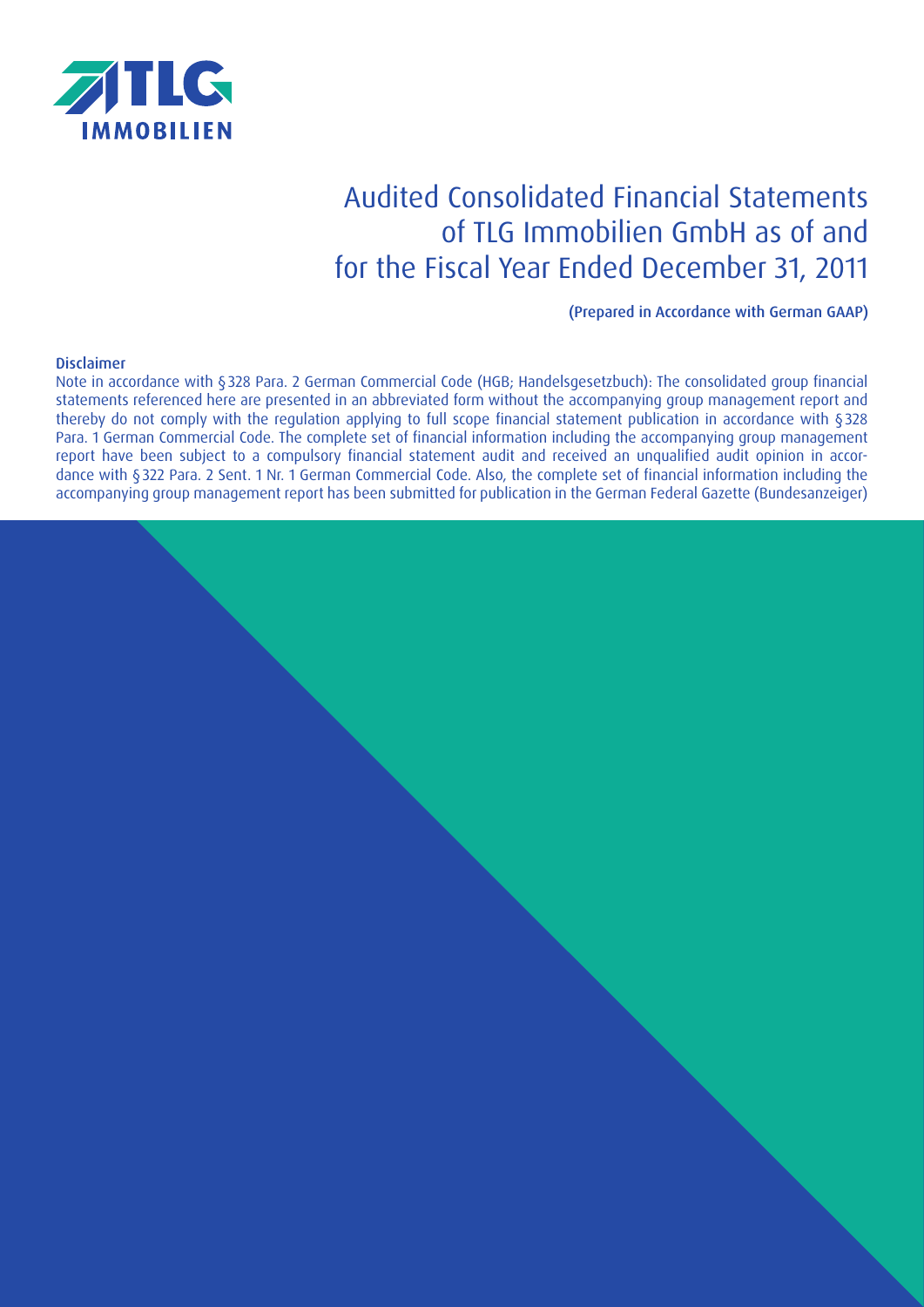# **CONTENT**

| <b>Consolidated balance sheet</b>           | $\mathbf{1}$            |
|---------------------------------------------|-------------------------|
| <b>Consolidated income statement</b>        | 2                       |
| <b>Consolidated cash flow statement</b>     | $\mathbf{3}$            |
| Consolidated statement of changes in equity | $\overline{\mathbf{4}}$ |
| Statement of changes in fixed assets        | 5                       |
| <b>Notes</b>                                | 6                       |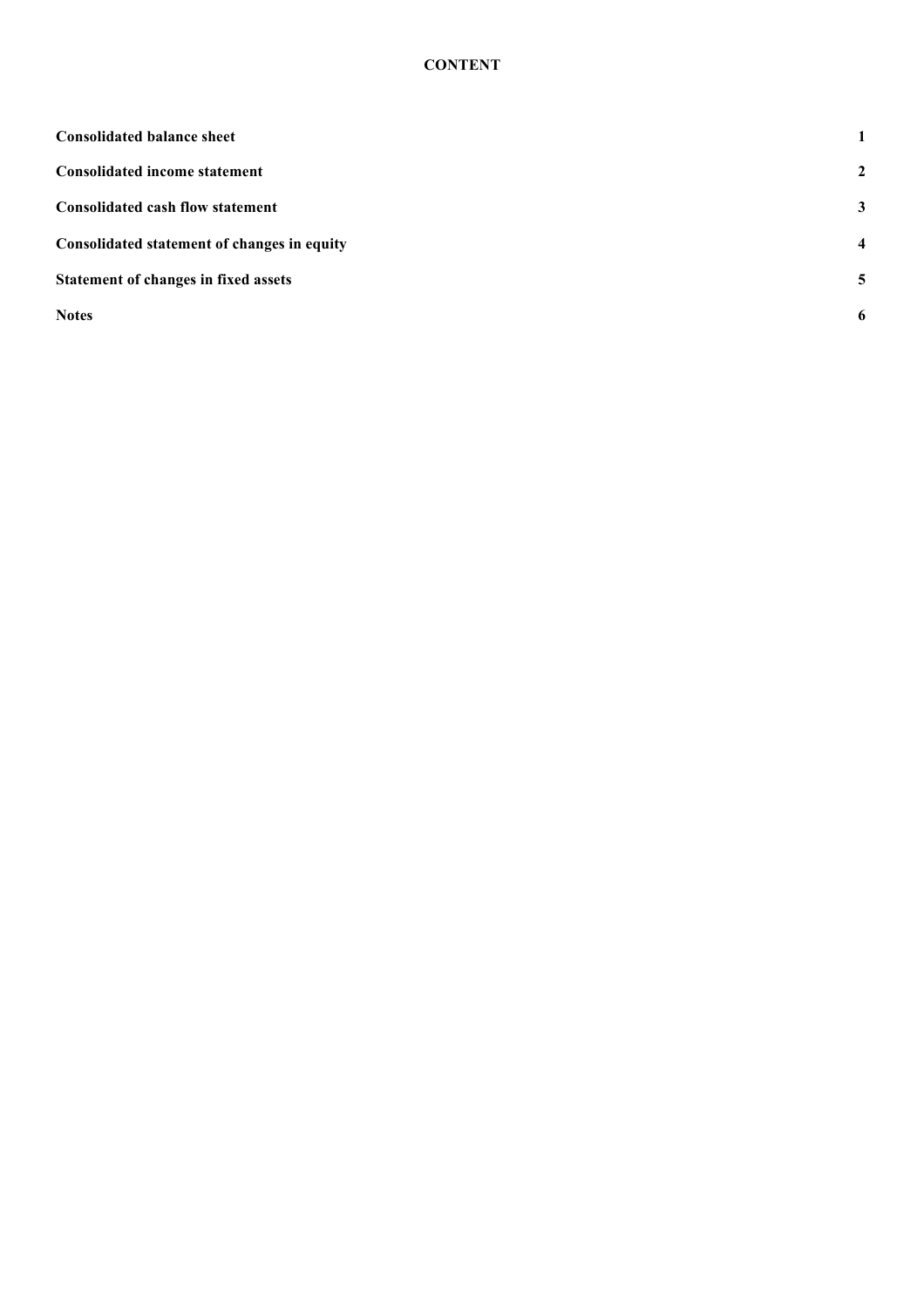# **CONSOLIDATED BALANCE SHEET**

| <b>ASSETS</b>    |                                     | <b>EUR</b>                  | <b>EUR</b>       | 31/12/2010<br><b>EUR</b> '000 |
|------------------|-------------------------------------|-----------------------------|------------------|-------------------------------|
| А.               | <b>FIXED ASSETS</b>                 |                             |                  |                               |
| I.               | <b>Intangible fixed assets</b>      |                             | 1,901,267.73     | 1,421                         |
| П.               | <b>Tangible fixed assets</b>        |                             |                  |                               |
| 1.               |                                     | 1,705,896,159.25            |                  | 1,635,572                     |
| $\overline{2}$ . |                                     | 985,872.06                  |                  | 1,135                         |
| 3.               |                                     | 3,816,222.36                |                  | 4,090                         |
| 4.               |                                     | 48,879,342.09               |                  | 83,882                        |
|                  |                                     |                             | 1,759,577,595.76 | 1,724,679                     |
| Ш.<br>1.         | Long-term financial assets          |                             |                  |                               |
| 2.               |                                     | 131,660.34<br>34,273,734.21 |                  | 518                           |
|                  |                                     |                             |                  | 35,028                        |
|                  |                                     |                             | 34,405,394.55    | 35,546                        |
| <b>B.</b>        | <b>CURRENT ASSETS</b>               |                             |                  |                               |
| I.               | <b>Inventories</b>                  |                             |                  |                               |
| 1.               |                                     | 11,466,659.67               |                  | 14.854                        |
| 2.               |                                     | 34,087,793.38               |                  | 31,368                        |
|                  |                                     |                             | 45,554,453.05    | 46,222                        |
| Π.               | <b>Receivables and other assets</b> |                             |                  |                               |
| $\mathbf{1}$ .   |                                     | 16,959,472.67               |                  | 15,445                        |
| 2.               |                                     | 9,058.76                    |                  | 9                             |
| 3 <sub>1</sub>   |                                     | 3,400,163.93                |                  | 3,738                         |
|                  |                                     |                             | 20,368,695.36    | 19,192                        |
| III.             |                                     |                             | 38,257.69        | 41                            |
| IV.              |                                     |                             | 42,542,768.62    | 14,887                        |
| C.               |                                     |                             | 7,112,269.59     | 4,287                         |
|                  |                                     |                             | 1,911,500,702.35 | 1,846,275                     |
|                  |                                     |                             |                  |                               |

# EQUITY AND LIABILITIES<br>A. EQUITY

| I.               |                                                                                             |                  | 52,000,000.00    | 52,000    |
|------------------|---------------------------------------------------------------------------------------------|------------------|------------------|-----------|
| П.               |                                                                                             |                  | 360.315.548.18   | 357,478   |
| III.             | <b>Revenue reserves</b>                                                                     |                  |                  |           |
| 1.               | Special reserve in accordance with section 27 (2) of the D-Mark Accounting Act ( $D$ -Mark- | 479,180,638.17   |                  | 479,181   |
| $\overline{2}$ . | Special reserve in accordance with section 17 (4) of the D-Mark Accounting Act $(D-Mark-)$  |                  |                  |           |
|                  |                                                                                             | 58, 568, 433. 36 |                  | 58,568    |
| 3.               |                                                                                             | 96,657,483.88    |                  | 96.657    |
|                  |                                                                                             |                  | 634,406,555.41   | 634,406   |
| IV.              |                                                                                             |                  | 84,005,631.73    | 28,914    |
| V.               |                                                                                             |                  | 1,889.64         | 683       |
|                  |                                                                                             |                  | 962,718,361.50   | 1,015,653 |
| <b>B.</b>        |                                                                                             |                  | 7,936,115.79     | 7,936     |
| C.               |                                                                                             |                  | 35,799,874.47    | 35,702    |
| D.               |                                                                                             |                  |                  |           |
| 1.               |                                                                                             | 7,117,209.20     |                  | 7,335     |
| $\overline{2}$ . |                                                                                             | 39,423,645.97    |                  | 7,262     |
| 3 <sub>1</sub>   |                                                                                             | 8,619.89         |                  | 10,169    |
| 4.               |                                                                                             | 45,621,095.28    |                  | 48,020    |
|                  |                                                                                             |                  | 92,170,570.34    |           |
| E.               | <b>LIABILITIES</b>                                                                          |                  |                  |           |
| 1.               |                                                                                             | 696,829,982.06   |                  | 657,772   |
| 2.               |                                                                                             | 35,703,506.25    |                  | 35,909    |
| 3 <sub>1</sub>   |                                                                                             | 7,035,264.77     |                  | 4,410     |
| 4.               |                                                                                             | 53,748,094.51    |                  |           |
| 5.               | Other liabilities thereof taxes EUR 1,468,066.62 (PY: EUR 327 thousand) thereof social      | 18,974,730.46    |                  | 15,375    |
|                  |                                                                                             |                  | 812,291,578.05   | 713,466   |
| F.               |                                                                                             |                  | 584,202.20       | 732       |
|                  |                                                                                             |                  | 1,911,500,702.35 | 1,846,275 |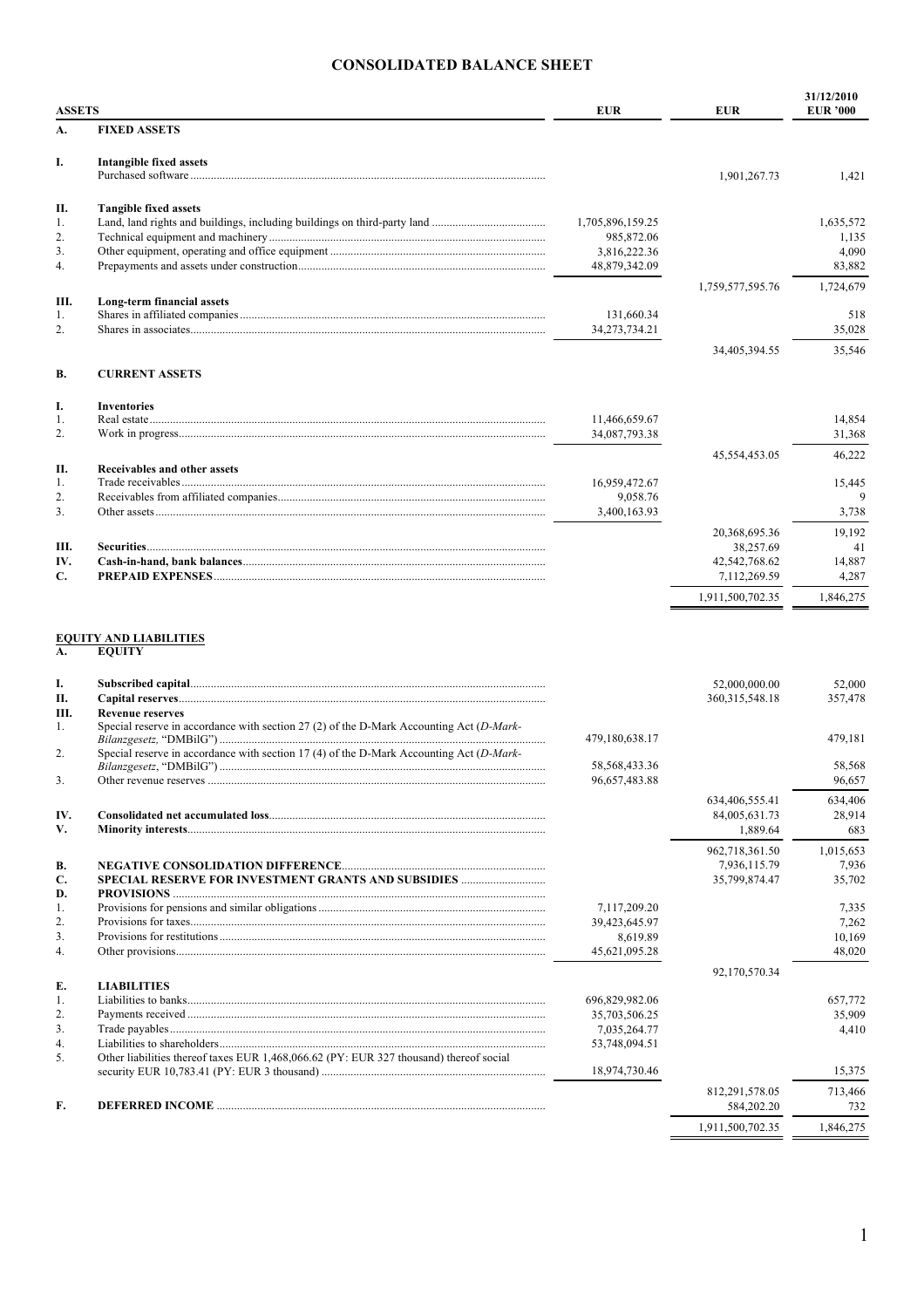# **CONSOLIDATED INCOME STATEMENT**

|     |                                                                                                                             | <b>EUR</b>    | <b>EUR</b>       | 2010<br><b>EUR '000</b> |
|-----|-----------------------------------------------------------------------------------------------------------------------------|---------------|------------------|-------------------------|
| 1.  |                                                                                                                             |               | 247,420,566.26   | 245,180                 |
| 2.  |                                                                                                                             |               | 2,719,903.97     | $-3,285$                |
| 3.  |                                                                                                                             |               | 39,075,782.57    | 26,735                  |
|     |                                                                                                                             |               | 289,216,252.80   | 268,630                 |
| 4.  | Cost of materials                                                                                                           |               |                  |                         |
|     | Disposals of real estate portfolio at carrying amounts<br>a)                                                                | 29,290,966.06 |                  | 33,453                  |
|     | b)                                                                                                                          |               |                  | 73,356                  |
|     |                                                                                                                             |               | 103,003,620.87   | 106,809                 |
| 5.  | Personnel expenses                                                                                                          |               |                  |                         |
|     | a)                                                                                                                          | 20,136,182.65 |                  | 20,791                  |
|     | Social security, post-employment and other employee benefit<br>b)<br>costs thereof for pensions EUR 266,022.46 (PY: EUR 298 |               |                  |                         |
|     |                                                                                                                             | 3,292,400.04  |                  | 3,397                   |
|     |                                                                                                                             |               | 23,428,582.69    | 24,188                  |
| 6.  | Amortisation, depreciation and write-downs                                                                                  |               |                  |                         |
|     | a)                                                                                                                          | 55,877,965.95 |                  | 64,100                  |
|     | of current assets in excess of the corporation's standard<br>b)                                                             | 502,407.26    |                  | 531                     |
|     |                                                                                                                             |               | 56,380,373.21    | 64,631                  |
| 7.  |                                                                                                                             |               | 22,863,851.94    | 22,342                  |
|     |                                                                                                                             |               | 205, 676, 428.71 | 217,970                 |
| 8.  | Income from participations thereof from affiliated companies                                                                |               |                  |                         |
|     |                                                                                                                             | 471,483.81    |                  | 174                     |
| 9.  |                                                                                                                             | 758,044.68    |                  | 805                     |
| 10. |                                                                                                                             | 385, 337. 20  |                  | 333                     |
| 11. |                                                                                                                             | 32,364,508.79 |                  | 29,630                  |
| 12. |                                                                                                                             | 0.00          |                  | 628                     |
|     |                                                                                                                             |               | $-31,520,317.50$ | $-29,612$               |
| 13. |                                                                                                                             |               | 52,019,506.59    | 21,048                  |
| 14. |                                                                                                                             |               | $-23,126,000.00$ | $\theta$                |
| 15. |                                                                                                                             |               | 10,059,762.68    | 2,014                   |
| 16. |                                                                                                                             |               | 177,089.60       | 20                      |
| 17. |                                                                                                                             |               | 18,656,654.31    | 19,014                  |
| 18. |                                                                                                                             |               | 28,914,187.19    | 37,834                  |
| 19. |                                                                                                                             |               | 73,748,094.51    | 10,000                  |
| 20. |                                                                                                                             |               | 4.34             | 94                      |
| 21. |                                                                                                                             |               | 84,005,631.73    | 28,914                  |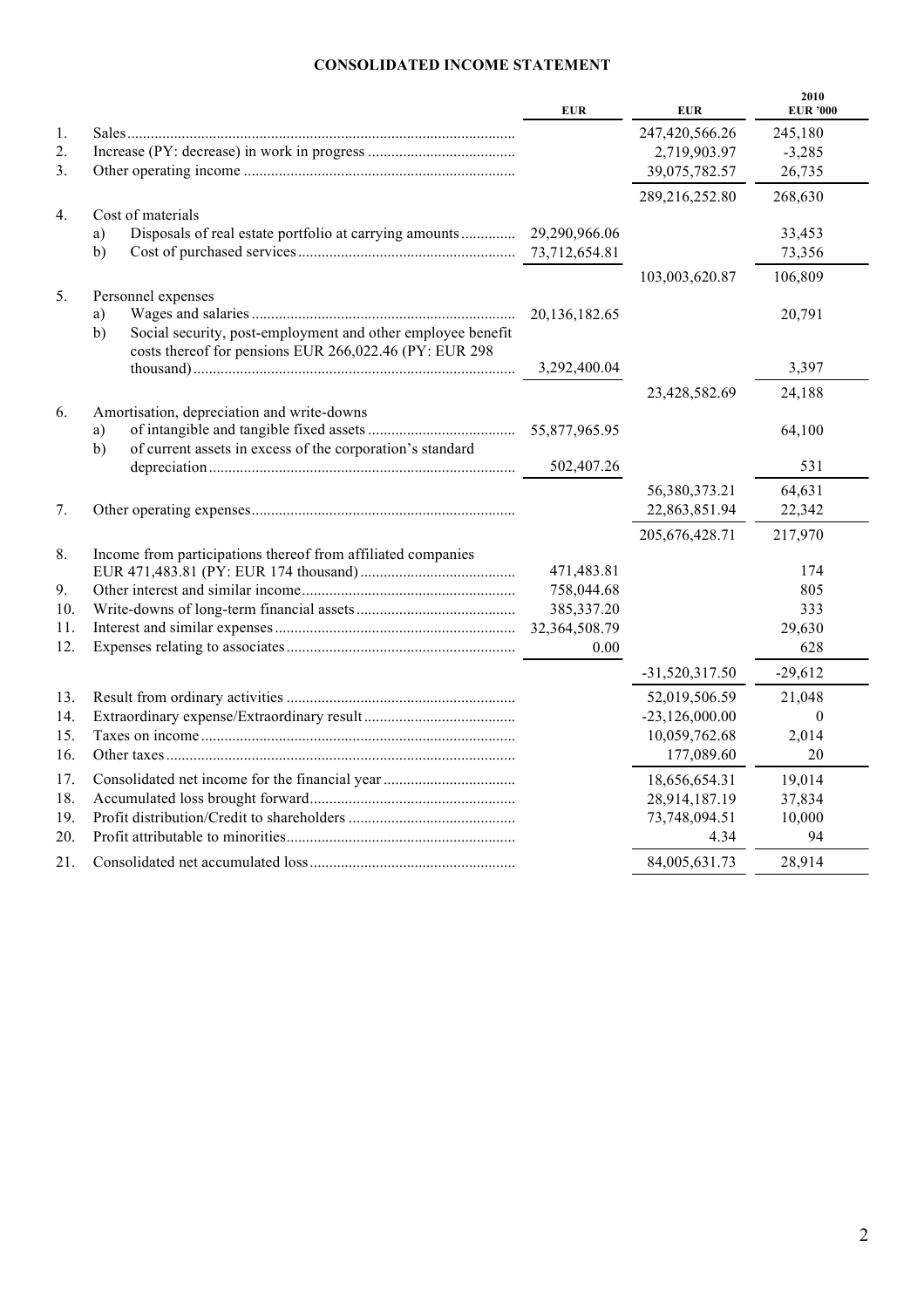# **CONSOLIDATED CASH FLOW STATEMENT**

|    |                                                                                              | 2011               | 2010               |
|----|----------------------------------------------------------------------------------------------|--------------------|--------------------|
|    |                                                                                              | <b>EUR</b> million | <b>EUR</b> million |
| 1. | Cash flows from operating activities                                                         |                    |                    |
|    |                                                                                              | 18.7               | 19.0               |
|    | Depreciation, amortisation and write-downs of intangible and tangible fixed assets/reversals |                    |                    |
|    |                                                                                              | 48.9               | 60.1               |
|    |                                                                                              | 22.2               | 8.5                |
|    |                                                                                              | 6.8                | 2.7                |
|    |                                                                                              | 25.9               | 30.6               |
|    |                                                                                              | $-3.3$             | 9.3                |
|    | Increase (PY: decrease) in trade payables, special reserves in accordance with               |                    |                    |
|    | section 27 (2) of the D-Mark Accounting Act (D-Mark-Bilanzgesetz, "DMBilG") and              | 5.0                | $-7.8$             |
|    |                                                                                              | 0.1                | $-1.9$             |
|    |                                                                                              | 124.3              |                    |
|    |                                                                                              |                    | 120.5              |
| 2. | Cash flows from investing activities                                                         |                    |                    |
|    |                                                                                              | 2.6                | 1.7                |
|    |                                                                                              | $-115.4$           | $-169.6$           |
|    |                                                                                              | $-1.2$             | $-0.7$             |
|    |                                                                                              | $-1.9$             | $-11.5$            |
|    |                                                                                              | $-115.9$           | $-180.1$           |
| 3. | <b>Cash flows from financing activities</b>                                                  |                    |                    |
|    |                                                                                              | 107.3              | 107.6              |
|    |                                                                                              | $-68.1$            | $-36.9$            |
|    |                                                                                              | $-20.0$            | $-10.0$            |
|    |                                                                                              | 19.2               | 60.7               |
| 4. | Cash and cash equivalents at end of period                                                   |                    |                    |
|    |                                                                                              | 27.6               | 1.1                |
|    |                                                                                              | 14.9               | 13.8               |
|    |                                                                                              | 42.5               | 14.9               |
| 5. | <b>Composition of cash and cash equivalents</b>                                              |                    |                    |
|    |                                                                                              | 42.5               | 14.9               |
|    |                                                                                              | 42.5               | 14.9               |
|    |                                                                                              |                    |                    |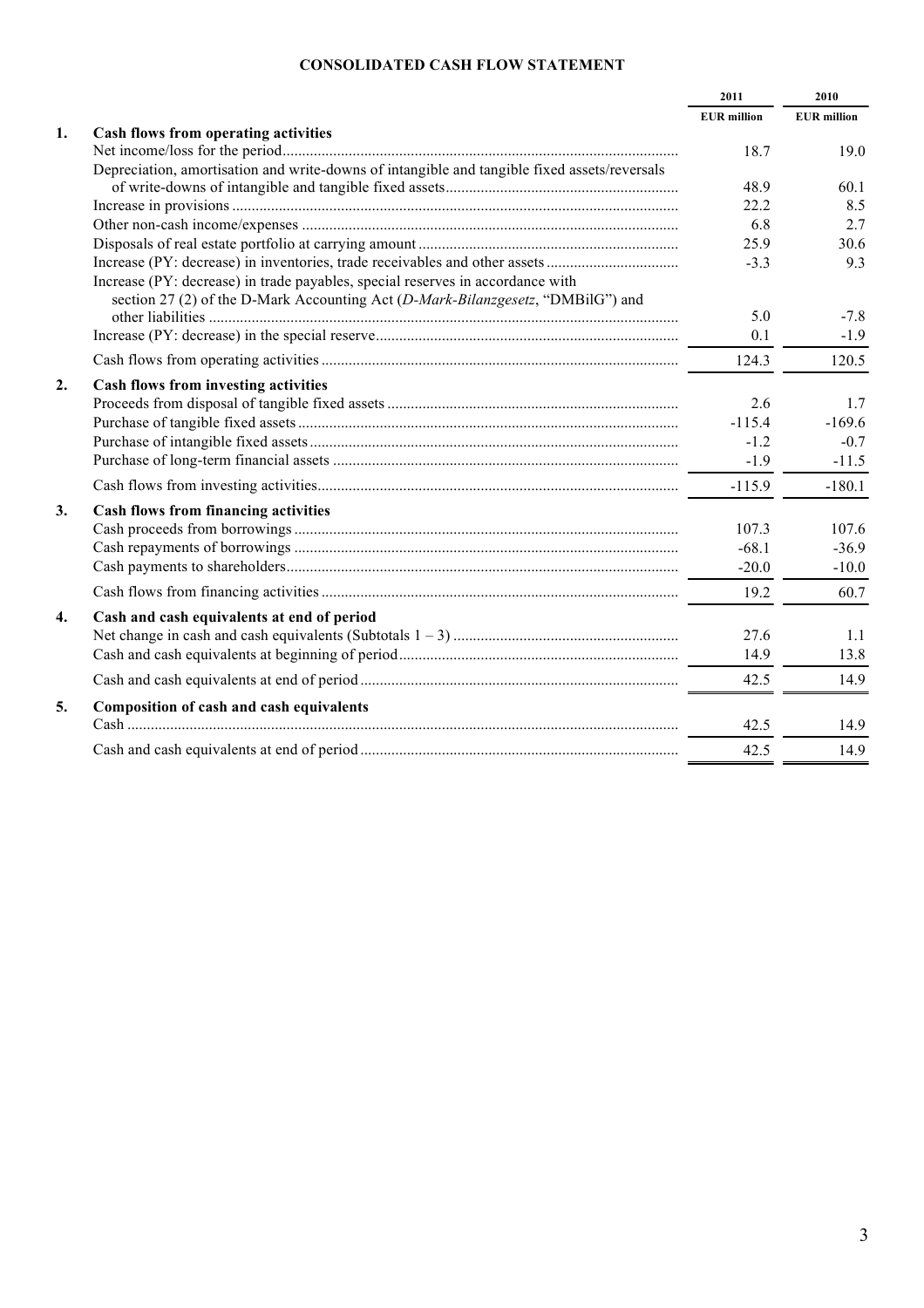# **CONSOLIDATED STATEMENT OF CHANGES IN EQUITY**

|                                                | Subscribed<br>capital       | Capital<br>reserves          |                                                        | <b>Accumulated revenue reserves</b><br>attributable to group shareholders |                                                                                            |                                |                                                                   |
|------------------------------------------------|-----------------------------|------------------------------|--------------------------------------------------------|---------------------------------------------------------------------------|--------------------------------------------------------------------------------------------|--------------------------------|-------------------------------------------------------------------|
|                                                |                             |                              | <b>Special reserve</b><br>in accordance<br>with DMBilG | Other revenue<br>reserves                                                 | Accumulated<br>losses brought<br>forward and<br>consolidated<br>net income for<br>the year | <b>Minority</b><br>interests   | <b>Equity</b><br>reported in the<br>consolidated<br>balance sheet |
| 31/12/2009                                     | <b>EUR</b><br>52,000,000.00 | <b>EUR</b><br>357,478,024.72 | <b>EUR</b><br>537,749,072.53                           | <b>EUR</b><br>96, 325, 509. 35                                            | <b>EUR</b><br>$-37,834,450.37$                                                             | <b>EUR</b><br>589,506.24       | <b>EUR</b><br>1,006,307,662.47                                    |
| Consolidated net income for the financial year | 0.00<br>0.00<br>0.00        | 0.00<br>0.00<br>0.00         | 0.00<br>0.00<br>$-1.00$                                | 0.00<br>0.00<br>331,974.53                                                | 18,920,263.18<br>$-10,000,000.00$<br>0.00                                                  | 93,535.16<br>0.00<br>0.00      | 19,013,798.34<br>$-10,000,000.00$<br>331,973.53                   |
|                                                | 0.00                        | 0.00                         | $-1.00$                                                | 331,974.53                                                                | 8,920,263.18                                                                               | 93,535.16                      | 9, 345, 771.87                                                    |
|                                                | 52,000,000.00               | 357,478,024.72               | 537,749,071.53                                         | 96,657,483.88                                                             | $-28,914,187.19$                                                                           | 683,041.40                     | 1,015,653,434.34                                                  |
| Consolidated net income for the financial year | 0.00<br>0.00<br>0.00        | 0.00<br>0.00<br>2,837,523.46 | 0.00<br>0.00<br>0.00                                   | 0.00<br>0.00<br>0.00                                                      | 18,656,649.97<br>$-73,748,094.51$<br>0.00                                                  | 4.34<br>0.00<br>$-681, 156.10$ | 18,656,654.31<br>$-73,748,094.51$<br>2,156,367.36                 |
|                                                | 0.00                        | 2,837,523.46                 | 0.00                                                   | 0.00                                                                      | $-55,091,444.54$                                                                           | $-681,151.76$                  | $-52,935,072.84$                                                  |
|                                                | 52,000,000.00               | 360, 315, 548. 18            | 537,749,071.53                                         | 96,657,483.88                                                             | $-84,005,631.73$                                                                           | 1,889.64                       | 962,718,361.50                                                    |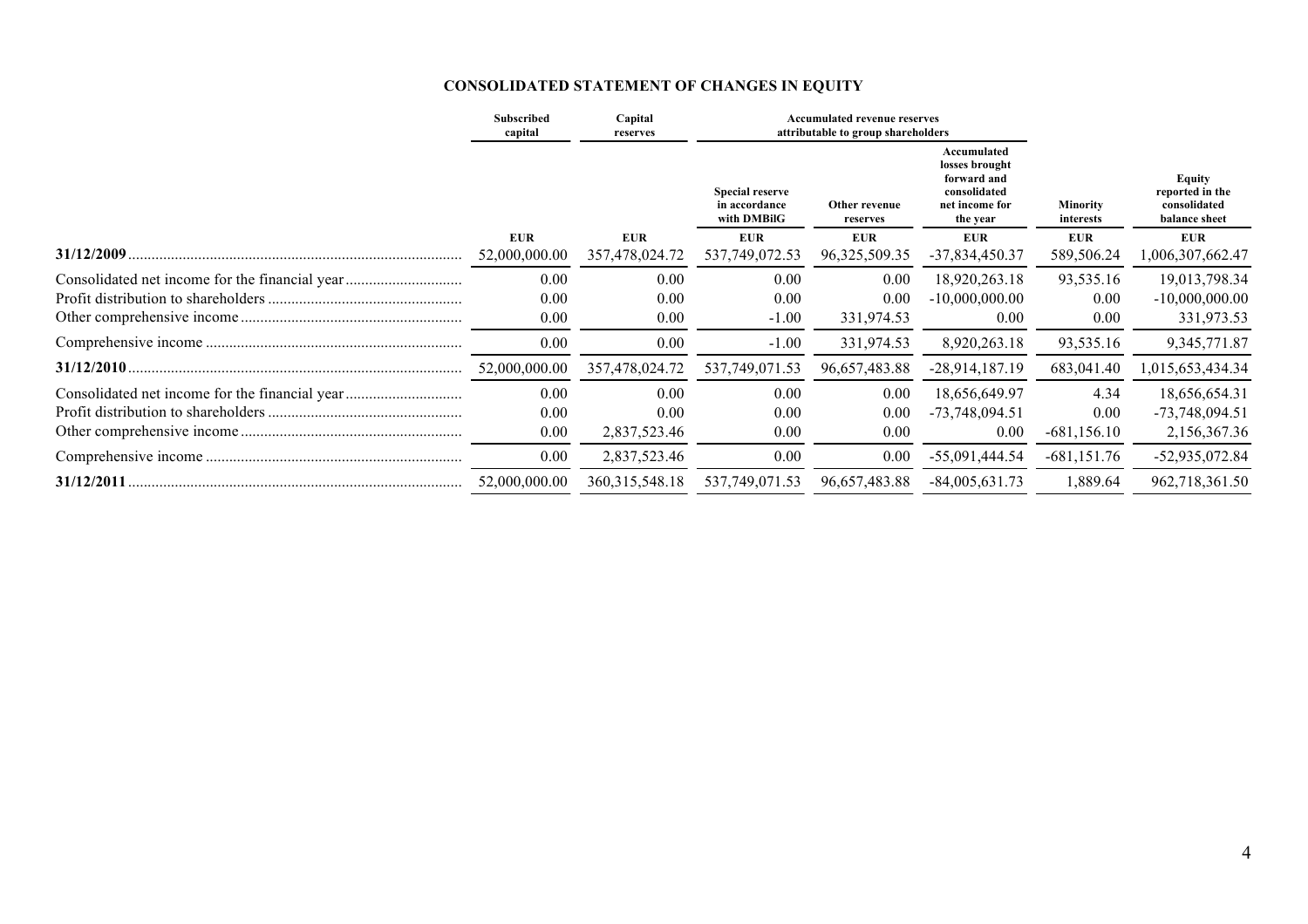# **STATEMENT OF CHANGES IN FIXED ASSETS**

|    |                                 | Cost             |                  |                  |                          |                  | Cumulative depreciation, amortisation and write-downs |                  |                  |                  |                | <b>Carrying amounts</b>         |                  |
|----|---------------------------------|------------------|------------------|------------------|--------------------------|------------------|-------------------------------------------------------|------------------|------------------|------------------|----------------|---------------------------------|------------------|
|    |                                 | 01/01/2011       | <b>Additions</b> | <b>Disposals</b> | <b>Reclassifications</b> | 31/12/2011       | 01/01/2011                                            | <b>Additions</b> | <b>Disposals</b> | <b>Reversals</b> | 31/12/2011     | 31/12/2011                      | 31/12/2010       |
|    |                                 | <b>EUR</b>       | <b>EUR</b>       | <b>EUR</b>       | <b>EUR</b>               | <b>EUR</b>       | <b>EUR</b>                                            | <b>EUR</b>       | <b>EUR</b>       | <b>EUR</b>       | <b>EUR</b>     | <b>EUR</b>                      | <b>EUR</b>       |
|    | A. Fixed assets                 |                  |                  |                  |                          |                  |                                                       |                  |                  |                  |                |                                 |                  |
|    | Intangible fixed assets         |                  |                  |                  |                          |                  |                                                       |                  |                  |                  |                |                                 |                  |
|    | Purchased software              | 5.836.036.52     | 1,153,108.38     | 17,328.18        | 0.00                     | 6,971,816.72     | 4,414,596.36                                          | 673,280.81       | 17,328.18        | 0.00             | 5,070,548.99   | 1,901,267.73                    | 1,421,440.16     |
|    |                                 | 5,822,807.18     | 0.00             | 0.00             | 0.00                     | 5,822,807.18     | 5,822,807.18                                          | 0.00             | 0.00             | 0.00             | 5,822,807.18   | 0.00                            | 0.00             |
|    |                                 | 11,658,843.70    | 1,153,108.38     | 17,328.18        | 0.00                     | 12,794,623.90    | 10,237,403.54                                         | 673,280.81       | 17,328.18        | 0.00             | 10,893,356.17  | 1,901,267.73                    | 1,421,440.16     |
| П. | <b>Tangible fixed assets</b>    |                  |                  |                  |                          |                  |                                                       |                  |                  |                  |                |                                 |                  |
|    | Land, land rights and           |                  |                  |                  |                          |                  |                                                       |                  |                  |                  |                |                                 |                  |
|    | buildings, including buildings  |                  |                  |                  |                          |                  |                                                       |                  |                  |                  |                |                                 |                  |
| 2. | on third-party land             | 2,291,202,496.94 | 2,954,666.51     | 57,958,623.37    | 139,991,953.60           | 2,376,190,493.68 | 655,630,968.27                                        | 54, 369, 188. 17 | 32, 285, 354. 72 | 7,420,467.29     | 670,294,334.43 | 1,705,896,159.25                | 1,635,571,528.67 |
|    | Technical equipment and         | 4,059,368.27     | 0.00             | 0.00             | 0.51                     | 4,059,368.78     | 2,924,507.78                                          | 148,988.94       | 0.00             | 0.00             | 3,073,496.72   | 985,872.06                      | 1,134,860.49     |
| 3. | Other equipment, furniture      |                  |                  |                  |                          |                  |                                                       |                  |                  |                  |                |                                 |                  |
|    |                                 | 12,610,079.35    | 414,162.43       | 298,502.98       | $-0.51$                  | 12,725,738.29    | 8,520,210.56                                          | 686,508.03       | 297,202.66       | 0.00             | 8,909,515.93   | 3,816,222.36                    | 4,089,868.79     |
| 4. | Prepayments and assets          |                  |                  |                  |                          |                  |                                                       |                  |                  |                  |                |                                 |                  |
|    | under construction              | 83,882,338.38    | 112,064,086.43   | 7,075,129.12     | $-139,991,953.60$        | 48,879,342.09    | 0.00                                                  | 0.00             | 0.00             | 0.00             | 0.00           | 48,879,342.09                   | 83,882,338.38    |
|    |                                 | 2,391,754,282.94 | 115,432,915.37   | 65, 332, 255. 47 | $0.00\,$                 | 2,441,854,942.84 | 667,075,686.61                                        | 55,204,685.14    | 32,582,557.38    | 7,420,467.29     | 682,277,347.08 | 1,759,577,595.76                | 1,724,678,596.33 |
|    | III. Long-term financial assets |                  |                  |                  |                          |                  |                                                       |                  |                  |                  |                |                                 |                  |
|    | Shares in affiliated            |                  |                  |                  |                          |                  |                                                       |                  |                  |                  |                |                                 |                  |
|    |                                 | 1,792,384.21     | 0.00             | 1,152.62         | 0.00                     | 1,791,231.59     | 1,274,234.05                                          | 385,337.20       | 0.00             | 0.00             | 1,659,571.25   | 131,660.34                      | 518,150.16       |
|    | Shares in associates            | 35,028,192.43    | 1,876,650.88     | 2,631,109.10     | 0.00                     | 34,273,734.21    | 0.00                                                  | 0.00             | 0.00             | 0.00             | 0.00           | 34, 273, 734. 21                | 35,028,192.43    |
|    |                                 | 36,820,576.64    | 1,876,650.88     | 2,632,261.72     | 0.00                     | 36,064,965.80    | 1,274,234.05                                          | 385,337.20       | 0.00             | 0.00             | 1,659,571.25   | 34,405,394.55                   | 35,546,342.59    |
|    |                                 | 2,440,233,703.28 | 118,462,674.63   | 67,981,845.37    | 0.00                     | 2,490,714,532.54 | 678, 587, 324. 20                                     | 56, 263, 303. 15 | 32,599,885.56    | 7,420,467.29     |                | 694,830,274.50 1,795,884,258.04 | 1,761,646,379.08 |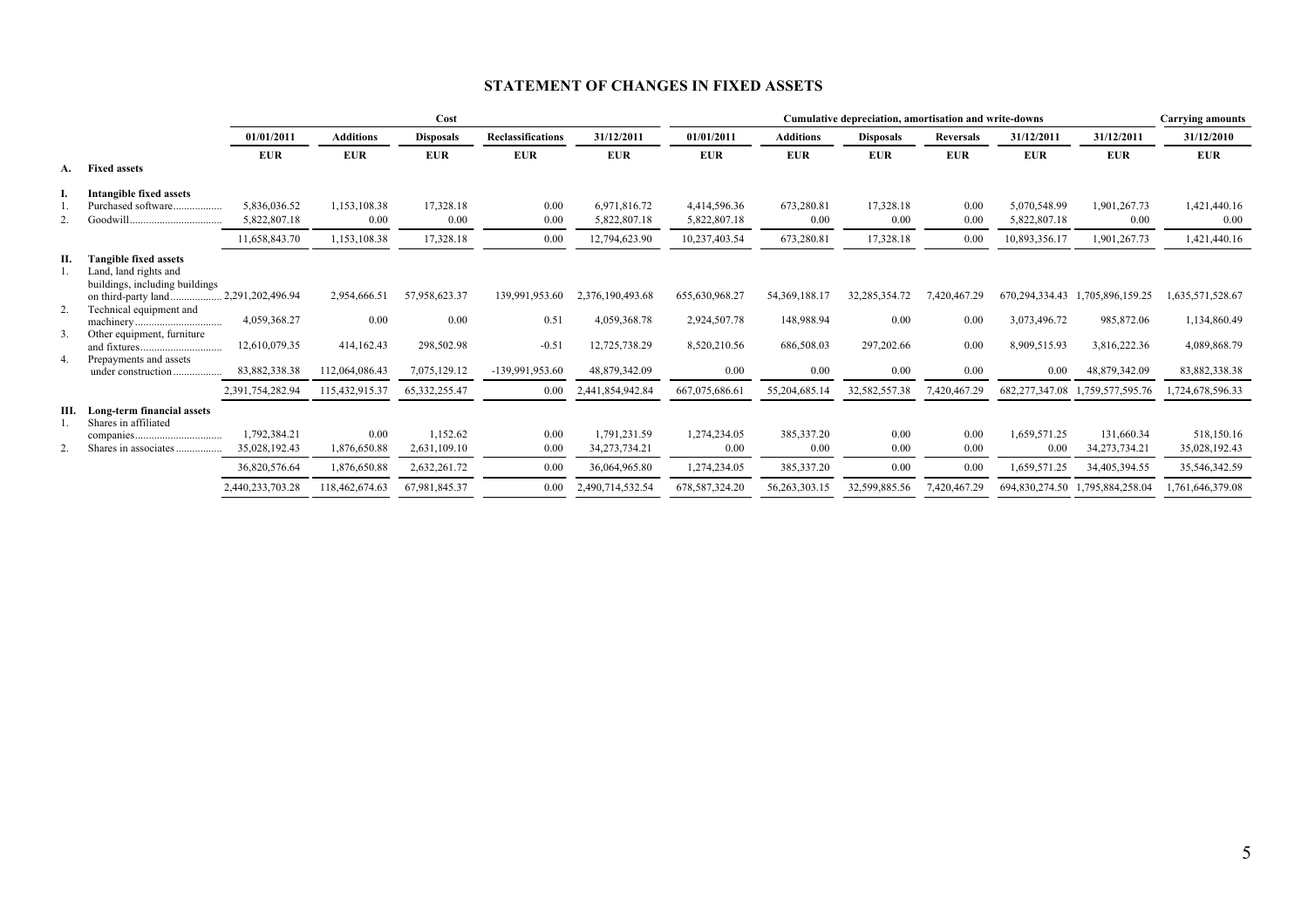#### **1. General**

The consolidated financial statements for financial year 2011 were prepared on the basis of the annual financial statements of TLG IMMOBILIEN GmbH, Berlin ("TLG IMMOBILIEN" or the "Parent"), and of 7 (PY: 7) of its subsidiaries. The annual financial statements for each of the consolidated companies were prepared as at the same balance sheet date as for the consolidated financial statements.

The consolidated financial statements prepared in accordance with the statutory provisions set forth in sections 297 *et seq.* of the German Commercial Code (*Handelsgesetzbuch*, "HGB") are materially influenced by the Parent, given its size in relation to the consolidated subsidiaries.

#### **2. Basis of consolidation**

In accordance with section 294 (1) HGB, the following companies—each thereof being wholly owned by the Parent were included with TLG IMMOBILIEN GmbH in the consolidated financial statements:

TLG Technologiepark Ilmenau GmbH i. L., Ilmenau

TLG Gewerbepark Grimma GmbH, Grimma

TLG Gewerbepark Simson GmbH, Suhl

TLG Vermögensverwaltungs GmbH, Berlin

Hotel de Saxe an der Frauenkirche GmbH & Co. KG, Dresden

TLG IMMOBILIEN has owned 100% (PY: 94%) of the shares in Hotel de Saxe an der Frauenkirche GmbH & Co. KG, Dresden, since financial year 2011.

Furthermore, the following company, in which TLG IMMOBILIEN holds a 94% equity interest, has been included in the consolidated financial statements since 2006.

Verwaltungsgesellschaft an der Frauenkirche mbH, Dresden

Altmarkt-Galerie Dresden KG, Hamburg, in which TLG IMMOBILIEN holds a 33% equity interest, was included in the consolidated financial statements in accordance with the equity method (book value method) pursuant to section 312 HGB. The object of the company is to acquire, develop, rent out and lease real estate—including in particular the real estate set aside for the development of the Altmarkt-Galerie in Dresden—and to transact any and all business in relation thereto.

There are no longer any insignificant subsidiaries (section 296 (2) HGB) which are wholly owned by TLG IMMOBILIEN and which are not included in the basis of consolidation.

Furthermore, TLG IMMOBILIEN holds 50% of shares in the following companies, which are carried in the consolidated financial statements at cost because they are insignificant in accordance with section 311 (2) HGB:

Investitionsgesellschaft Hausvogteiplatz 11 Verwaltung mbH, Berlin

Investitionsgesellschaft Hausvogteiplatz 11 mbH & Co. KG, Berlin

### **3. Consolidation principles**

In accordance with section 301 (1) sentence 2 no. 1 HGB, acquisitions are accounted for in accordance with the book value method, whereby the carrying amount of the investment is eliminated against the proportionate amount that the shares represent in the equity of the subsidiary as at the date of initial consolidation.

The carrying amounts recognised upon the initial consolidation of two companies which were still included in the basis of consolidation as at 31 December 2011 were lower than the Parent's share of the equity, resulting in a negative consolidation difference of EUR 7.9 million (PY: EUR 7.9 million). This negative consolidation difference is reported separately in equity. The Parent does not exercise the option set forth under section 309 (2) HGB. Disposals are not recognised until the deconsolidation or liquidation date.

In accordance with section 303 HGB, the consolidation of intercompany balances entails the elimination of receivables and liabilities between the companies included in the consolidated financial statements.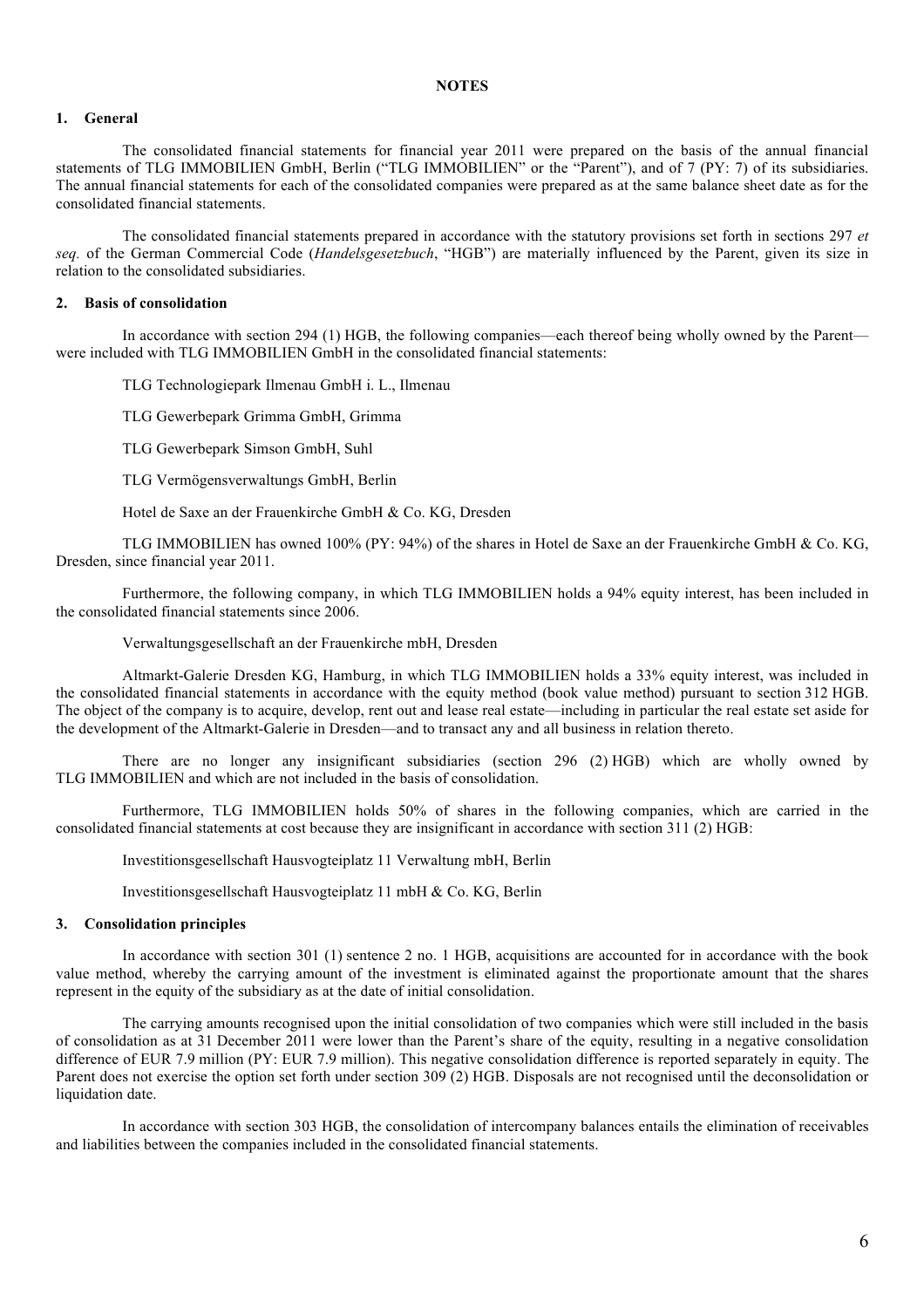# **4. Accounting policies**

The consolidated financial statements were prepared on the basis of the following accounting policies:

Purchased intangible fixed assets are recognised at cost and, if finite-lived, are amortised over their expected useful lives (3 to 5 years, straight-line method).

Tangible fixed assets are measured at cost or, if permanently impaired, the lower fair value, and depreciated on a straight-line basis over their standard useful lives. Borrowing costs are not capitalised.

Land, land rights and buildings which are intended for use in business operations on a permanent basis are measured at cost and, if finite-lived, are depreciated on a straight-line basis over their standard useful lives.

Low-value assets with a net value of less than EUR 150.00 (prior to 31 December 2007: EUR 410.00) are written off or expensed in full in the year in which they are acquired, with their immediate disposal being assumed. In the interest of simplification, the pooled item which is to be recognised for tax purposes each year for assets acquired after 31 December 2007 at a cost of more than EUR 150.00 and less than EUR 1,000.00 has been included in the financial statements and is subjected to lump-sum depreciation by 20 percent p.a. in the year of acquisition and over the next four years.

Long-term financial assets are measured at the lower of cost or fair value and recognised in accordance with the equity method under shares in associates.

The remainder of the real estate assets are recognised as current assets since these properties are intended to be utilised. They are also recognised at the lower of cost or fair value.

Work in progress result in particular from the recognition of operating costs not yet invoiced, less discounts for vacancies and default risks.

Receivables and other assets are generally carried at their nominal amounts. Specific and general valuation allowances have been recognised to account for identified risks.

Securities are measured in accordance with the principle of lower of cost or market value.

The special reserve for investment grants and subsidies is reversed in accordance with the useful lives of the subsidised assets.

Provisions for pensions and similar obligations are recognised in accordance with the projected unit credit method using the 2005 G mortality tables published by Prof. Klaus Heubeck. The discount rate applied across the board represents the average market rate of interest for a residual term of 15 years at 5.14% (PY: 5.15%) in accordance with the German Regulation on the Discounting of Provisions (*Rückstellungsabzinsungsverordnung*) dated 18 November 2009. As expected, salary increases and staff turnover were not factored into the calculation. Expected pension increases were factored in at 1% (PY: 2%). The option to retain pension provisions which is set forth under Article 67 (1) sentence 2 of the Introductory Act to the German Commercial Code (*Einführungsgesetz zum Handelsgesetzbuch*, "EGHGB") is exercised to the extent that the EUR 1.9 million to be reversed upon revaluation in accordance with the German Accounting Law Modernisation Act ("*Bilanzrechtsmodernisierungsgesetz*", BilMoG) as at the balance sheet date must be added back during the transition period ending on 31 December 2024.

Provisions for taxes and other provisions are recognised in respect of all uncertain liabilities and expected losses from executory contracts. They are recognised at the settlement amount dictated by prudent business judgment (i.e., including future cost and price increases). Provisions are by definition short-term and are thus not amortised.

Liabilities are carried at their settlement amount.

In order to calculate deferred taxes on the basis of temporary or quasi-permanent differences between the carrying amounts of assets, liabilities, prepaid expenses and deferred income in the financial accounts as compared to the tax accounts or on the basis of tax loss carryforwards, the amount of the arising tax burden or relief is calculated using the individual companies' tax rates upon the reversal of the differences and undiscounted deferred tax assets are eliminated against undiscounted deferred tax liabilities, resulting in deferred tax assets for TLG IMMOBILIEN. In accordance with the recognition option provided under section 274 (1) HGB, deferred taxes are not recognised. There are no material differences resulting from consolidation adjustments in accordance with sections 300 to 307 HGB. Accordingly, no deferred tax assets or liabilities are recognised for consolidation adjustments.

To the extent that micro hedges in accordance with section 254 HGB are recognised, the following accounting policy is applied:

Economic hedges are accounted for through the recognition of micro hedges, whereby the net positive and negative changes in the value of the hedged risk are reported outside the income statement (net hedge presentation method).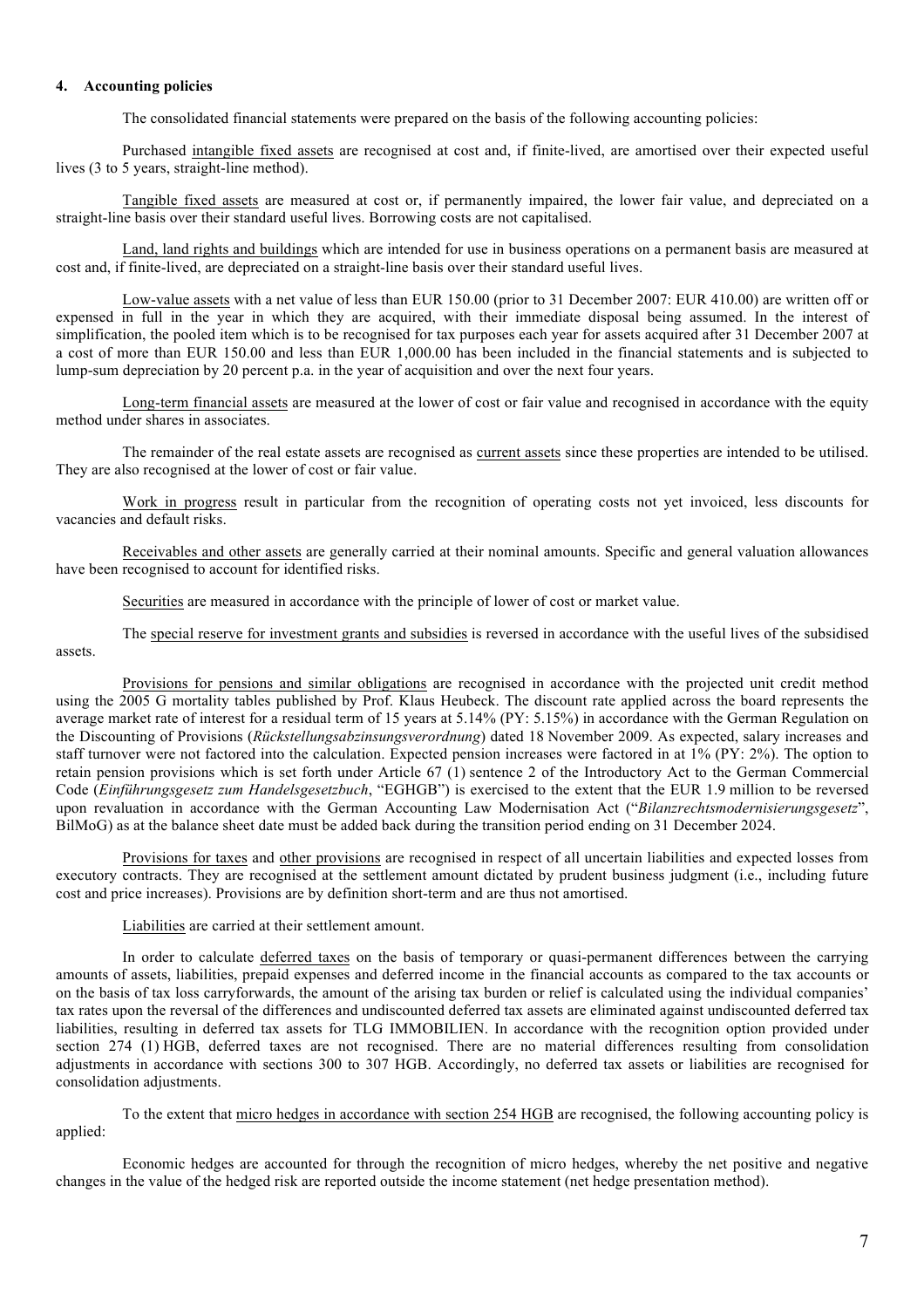#### **5. Notes to the consolidated financial statements**

#### **Assets**

The statement of changes in fixed assets is included in the appendix to the notes to the consolidated financial statements.

After depreciation and write-downs, land, land rights and buildings, including buildings on third-party land amounted to EUR 1,705.9 million.

Long-term financial assets (EUR 34.4 million) included EUR 0.1 million in shares in two joint ventures which were not consolidated, as well as EUR 34.3 million for shares in an associate. A EUR 0.4 million write-down to the lower fair value was recognised in relation to the shares in the investment company HVP 11 mbH & Co. KG, Berlin. The EUR 0.7 million write-down on the shares in the associate, Altmarkt-Galerie Dresden KG, Hamburg, was due on balance to additional capital contributions (EUR 1.7 million), the collection of the 2011 profit (EUR 0.2 million) and the withdrawal of the cash surplus for 2011 (EUR 2.6 million) by TLG IMMOBILIEN.

In addition to the usual utilisations throughout the financial year, the values of properties held as current assets were written down by EUR 0.5 million to their lower fair value and EUR 0.1 million in write-downs were reversed. Accordingly, the carrying amount in the balance sheet was EUR 11.5 million.

Work in progress include operating and heating costs not yet invoiced (EUR 34.1 million).

Trade receivables (EUR 17.0 million) comprise receivables from the sale of real property (EUR 10.1 million), lease receivables (EUR 5.0 million) and other receivables (EUR 1.9 million). Of the trade receivables, EUR 0.4 million have a remaining maturity of more than one year (PY: EUR 0.0 million more than one year).

Receivables from affiliated companies (EUR 9 thousand) relate to a receivable from Investitionsgesellschaft Hausvogteiplatz 11 mbH & Co. KG, Berlin, which was not included in the consolidated financial statements. Receivables from affiliated companies have a remaining maturity of less than one year, as in the previous year.

Other assets (EUR 3.4 million) primarily consist of the claim asserted by Hotel de Saxe an der Frauenkirche GmbH  $\&$ Co. KG, Dresden, for the extension of the lease pursuant to the lease agreement between the company and Steigenberger Hotels AG, Frankfurt am Main (EUR 1.9 million), and tax receivables from the tax office (EUR 0.3 million). EUR 1.9 million of the other assets (PY: EUR 1.6 million) have a remaining maturity of more than one year.

Cash-in-hand and bank balances (EUR 42.5 million) were held primarily in current accounts (EUR 8.5 million) and term deposit balances (EUR 34.0 million). Of that amount, EUR 5.0 million was pledged to DKB as collateral, EUR 3.5 million was pledged to HSBC and EUR 0.4 million was pledged to Volks- und Raiffeisenbank Muldental; thus, those amounts are not available to TLG IMMOBILIEN to dispose over.

Prepaid expenses amounted to EUR 7.1 million and related primarily to subsidies paid in advance by TLG IMMOBILIEN in relation to the Berlin hotel project at Karl-Liebknecht-Str. 32 as well as to fees paid in advance for extended loans.

Deferred tax assets resulted from the following items:

|                                             | 31/12/2011      |
|---------------------------------------------|-----------------|
|                                             | <b>EUR '000</b> |
| Deferred tax assets relating to differences |                 |
|                                             | 2,763           |
| Liabilities                                 | 4,151           |
|                                             | 69,229          |
|                                             | 76.143          |
|                                             | 792             |
|                                             | 75,351          |
|                                             |                 |

The deferred taxes relating to consolidation adjustments are immaterial and therefore not presented.

The calculation was based on a tax rate of 30.875%, which factors in the currently applicable statutory tax rates and bases, as well as an average multiplier for municipal taxes of 430%. Deferred tax assets were recognised in relation to corporation and trade tax loss carryforwards amounting to EUR 230 million. In addition, corporation tax loss carryforwards amounting to EUR 457 million and trade tax loss carryforwards amounting to EUR 390 million were recognised for which no tax relief is expected within the next five years.

The option to refrain from recognising deferred tax assets was exercised.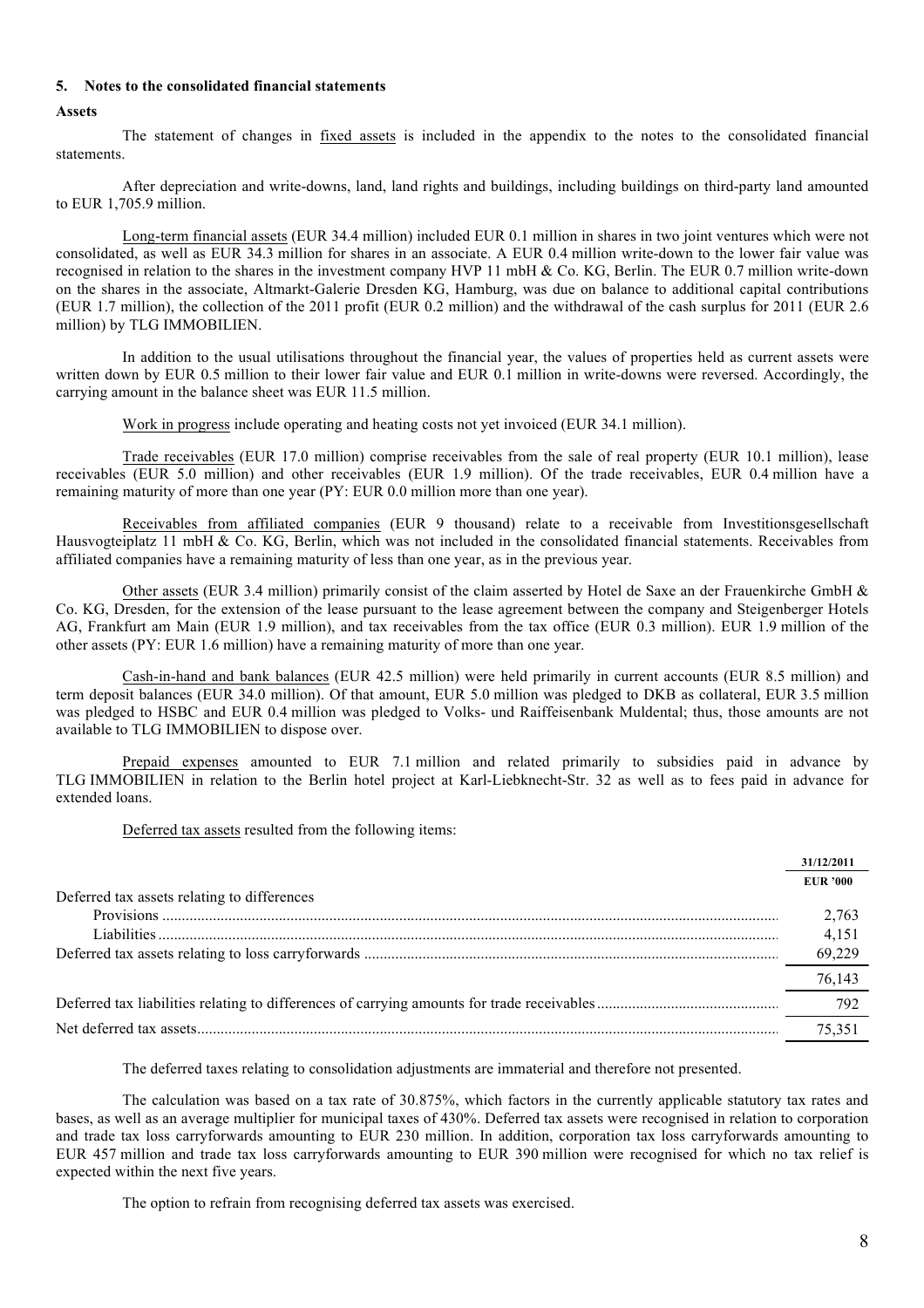#### **Equity and liabilities**

The TLG IMMOBILIEN Group's subscribed capital amounts to EUR 52.0 million.

Capital reserves amounted to EUR 360.3 million, representing an increase of EUR 2.8 million as the result of the assumption by the Federal Agency for Unification-related Special Tasks (*Bundesanstalt für vereinigungsbedingte Sonderaufgaben*) of risks arising from the distribution of rental proceeds from the Parent's properties subject to restitution.

As in the previous year, the Group's revenue reserves amounted to EUR 634.4 million. Factoring in the EUR 28.9 million loss carried forward, the distribution in 2011 of the Parent's net retained profits as at 31 December 2010 amounting to EUR 73.7 million and the consolidated net income for financial year 2011 of EUR 18.7 million, equity amounted to EUR 962.7 million in total.

In accordance with section 307 HGB, a special reserve for minority interests is reported under equity in order to account for shares in the Group's net assets held by outside shareholders. These minority interests relate to 6% for Verwaltungsgesellschaft mbH, Dresden, and were reduced by EUR 0.7 million to EUR 2 thousand as a result of the acquisition of minority interests of 6% in Hotel de Saxe an der Frauenkirche GmbH & Co. KG, Dresden, by TLG IMMOBILIEN as at 31 December 2011.

The TLG IMMOBILIEN Group's special reserve for investment grants and subsidies amounted to EUR 35.8 million as a result of additional contributions of EUR 0.9 million and subsidies of EUR 0.7 million, as well as EUR 1.5 million in reversals reflecting the depreciation, amortisation and write-downs of assets. EUR 0.4 million in additional contributions were recognised immediately through profit or loss.

As in the previous year, the negative consolidation difference amounted to EUR 7.9 million.

The EUR 7.1 million in provisions for pensions and similar obligations were calculated on the basis of expert appraisals. The EUR 0.2 million decrease resulted from utilisations in financial year 2011. The exercise of the option to retain pension provisions which is set forth under Article 67 (1) sentence 2 EGHGB resulted in an overfunding by EUR 1.9 million as at the balance sheet date.

Provisions for taxes amounted to EUR 39.4 million and related primarily to the provision for land transfer tax resulting from the spin-off of TLG IMMOBILIEN's residential portfolio into a new company with effect from 1 January 2012 (EUR 23.1 million), corporation tax (EUR 6.6 million), trade tax (EUR 9.3 million) and other taxes (EUR 0.4 million) for the years 2011 and prior.

Other provisions amounted to EUR 45.6 million and related primarily to the repayment of investment grants and subsidies (EUR 10.3 million), litigation risks (EUR 8.2 million), construction costs not yet incurred (EUR 4.4 million), personnel expenses (EUR 4.0 million), property management (EUR 4.0 million), outstanding invoices (EUR 3.4 million), interest expenses (EUR 3.0 million) and expected losses for interest rate hedges (EUR 1.4 million).

Liabilities have the following remaining maturities:

|                               |                    | 31/12/2011         | 31/12/2010                |                      |                    |                    |
|-------------------------------|--------------------|--------------------|---------------------------|----------------------|--------------------|--------------------|
| <b>Liabilities</b>            | Total              |                    | <b>Remaining maturity</b> | Total                |                    |                    |
|                               |                    | up to 1 year       | 1-5 years                 | more than<br>5 years |                    | up to 1 year       |
|                               | <b>EUR</b> million | <b>EUR</b> million | <b>EUR</b> million        | <b>EUR</b> million   | <b>EUR</b> million | <b>EUR</b> million |
|                               | 696.8              | 30.0               | 136.7                     | 530.1                | 657.8              | 62.4               |
| relating to payments received | 35.7               | 35.7               |                           |                      | 35.9               | 35.9               |
|                               | 7.0                | 5.6                | 1.2                       | 0.2                  | 4.4                | 3.1                |
|                               | 53.8               | 53.8               |                           |                      |                    |                    |
|                               |                    |                    |                           |                      |                    |                    |
|                               | 19.0               | 14.3               | 0.7                       | 4.0                  | 15.4               | 10.6               |
|                               | 812.3              | 139.4              | 138.6                     | 534.3                | 713.5              | 112.0              |

Liabilities to banks amounted to EUR 696.8 million and were primarily attributable to TLG IMMOBILIEN (EUR 696.5 million), mainly in relation to loans from the Kreditanstalt für Wiederaufbau, Berlin, which were disbursed to TLG IMMOBILIEN via Landesbank Berlin, Deutsche Kreditbank AG, Bremer Landesbank and Sächsische Aufbaubank (EUR 197.1 million). In total, EUR 624.3 million is collateralised through land charges and EUR 68.2 million through negative pledges.

Payments received amounted to EUR 35.7 million and related primarily to advance payments for operating costs paid by tenants (EUR 34.8 million). Other payments received related to purchase agreements which had been negotiated in the course of managing properties but which had not yet entered into force (EUR 0.9 million).

Trade payables amounted to EUR 7.0 million and related primarily to liabilities incurred in connection with site development (EUR 2.0 million), liabilities from the retention of guarantees (EUR 2.5 million), liabilities from general business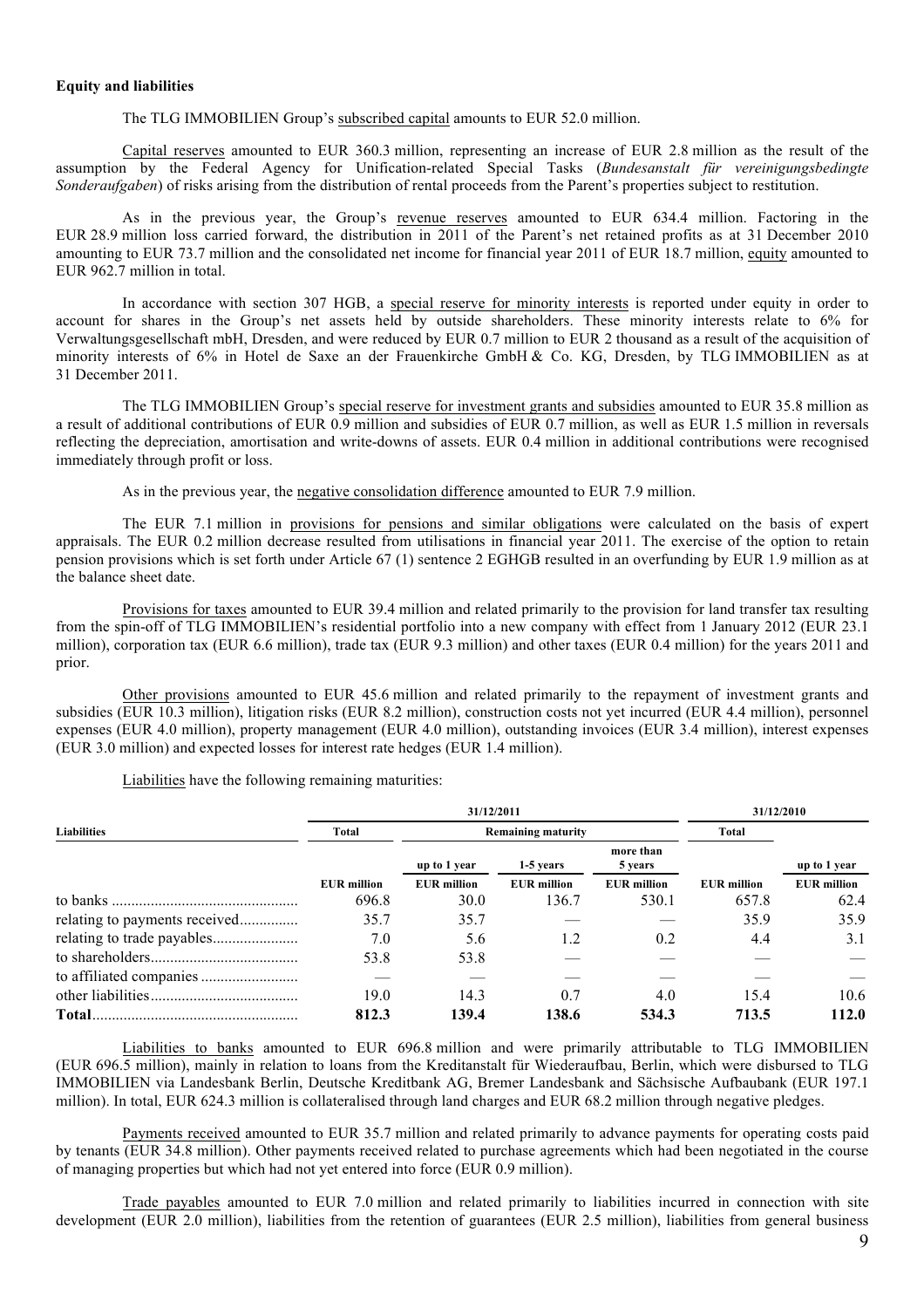operations (EUR 0.8 million), liabilities from the acquisition of properties (EUR 0.6 million) and liabilities from payments received but not yet allocated (EUR 0.4 million).

Liabilities to shareholders (EUR 53.8 million) related to the distribution—not yet effected as of the balance sheet date—of the remainder of TLG IMMOBILIEN's net retained profits from financial year 2010. The distribution took place in January 2012.

Other liabilities amounted to EUR 19.0 million and included EUR 7.0 million for obligations to transfer purchase price payments collected on behalf of third parties and EUR 4.8 million for subsidies for leased properties which must be passed on the lessees in the form of reduced lease rates over the term of the lease. This item also includes EUR 1.5 million for tax liabilities.

Liabilities other than liabilities to banks are not collateralised.

Deferred income amounted to EUR 0.6 million and related primarily to advance payments of rent and ground rent.

#### **Contingent liabilities**

TLG IMMOBILIEN has pledged EUR 8.9 million as collateral for loans granted. This figure includes amounts pledged for derivatives with HSBC Trinkaus & Burkhardt AG (EUR 3.5 million), to which HSBC has recourse if TLG IMMOBILIEN fails to satisfy its payment obligations under the interest rate hedges concluded. This is considered highly unlikely. In addition, in a guarantee facility agreement with DKB (Deutsche Kreditbank), TLG IMMOBILIEN has undertaken to indemnify the bank for guarantees issued which do not expire until the end of the term of the guarantee facility. EUR 5.0 million in balances has been pledged to DKB as collateral. To date, TLG IMMOBILIEN has duly satisfied its obligations and no collateral has been realised. It is therefore considered unlikely that DKB will assert any claims. In addition, EUR 0.4 million has been pledged to Volks- und Raiffeisenbank Muldental as collateral for a development loan from the Sächsische Aufbaubank, which was granted to the subsidiary, TLG Gewerbepark Grimma. The risk that the pledged balances will be realised is considered low given that the subsidiary's financial position is sufficiently sound.

#### **Material off-balance sheet transactions and other financial obligations**

#### Material off-balance sheet transactions

Aside from the agreements and outstanding measures reported under other financial obligations, there were no material off-balance sheet transactions which could materially influence the future financial position of the Group.

# TLG WOHNEN spin-off agreement

Pursuant to the Spin-off and Transfer Agreement dated 29 December 2011, TLG IMMOBILIEN transferred, as the transferring company, its Residential Properties division to TLG WOHNEN as the absorbing company in the course of the spinoff and absorption pursuant to section 123 (2) no. 1 of the German Reorganisation Act (*Umwandlungsgesetz*, "UmwG"). The transferring company will continue to exist following the transfer and no shares in the absorbing company were granted to the shareholder of the transferring company. The spin-off date is 1 January 2012. The transfer date for tax purposes is 31 December 2011. TLG IMMOBILIEN bears all costs and taxes.

#### Other financial obligations

The TLG IMMOBILIEN Group has entered into various lease agreements for administration buildings, warehouses, parking places and cellars. In addition, there are leases for vehicles in the Group's vehicle fleet and service agreements for IT services, cleaning, reception and security. The notice periods for terminating the leases and service agreements are between 2012 and 2013.

The advantage of these operating leases is that they facilitate current operations without necessitating investment and the corresponding outflows of cash. No risks have been identified in this context.

EUR 1 thousand related to rental agreements, EUR 623 thousand to service agreements and EUR 142 thousand to leases.

Purchase commitments amounting to EUR 88.1 million have been entered into for investments in TLG IMMOBILIEN's property portfolio which have already been approved but not yet implemented. Furthermore, there exists an additional purchase commitment of standard scope and size.

The urban development agreement concerning the "Wohnpark Karlshorst" resulted in obligations to implement public and private development measures and to make plots of land available for the public development infrastructure. The measures and conditions stipulated in the urban development agreement must be satisfied depending on the marketing of the individual construction phases; the profitability must be documented for each construction phase. More than 60 percent of space has been leased as at 31 December 2011. Development measures have already been conducted for spaces which have already been marketed, or provisions have been recognised to that effect. To the extent the remaining spaces are marketed, there exist under certain conditions future obligations arising from the committed development measures as at the time the risks and benefits of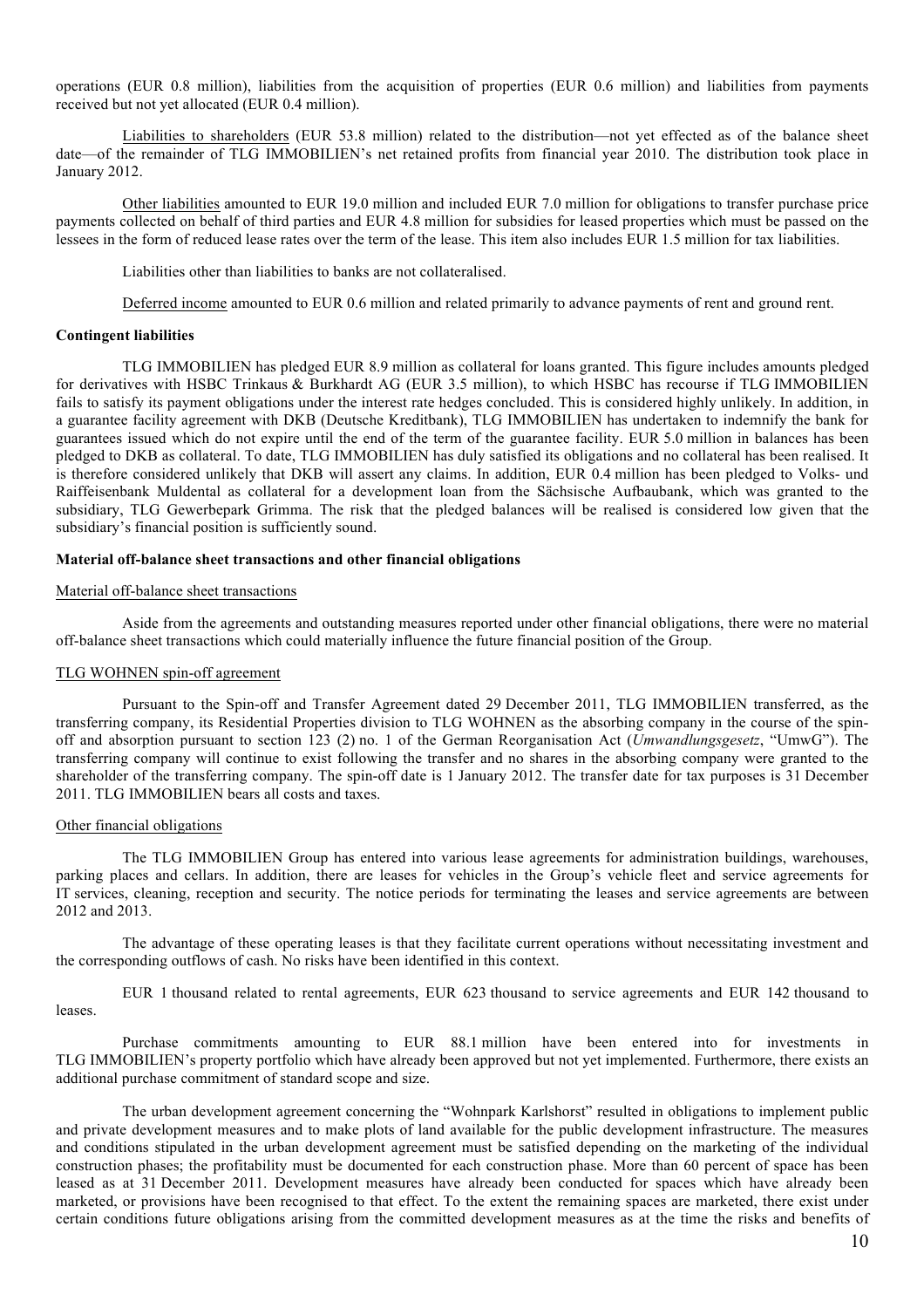ownership of the marketed spaces has been transferred. Two partial spaces were sold in 2011 for which the risks and rewards of ownership will be transferred in 2012, giving rise to such obligations beginning in financial year 2012, amounting to EUR 3 million.

#### **Derivative financial instruments**

(excluding interest-linked transactions of TLG IMMOBILIEN)

| Type (number) | Amount<br>as at<br>31/12/2011 | Term                      | <b>Fair value</b>  | <b>Book value</b><br>(if available) | <b>Balance sheet item</b><br>(if recognised in<br>balance sheet) |
|---------------|-------------------------------|---------------------------|--------------------|-------------------------------------|------------------------------------------------------------------|
|               | <b>EUR</b> million            |                           | <b>EUR</b> million | <b>EUR</b> million                  |                                                                  |
|               | 9.0                           | $30/06/2006 - 30/06/2016$ | 0.2                | 0.0                                 | n/a                                                              |
|               | 9.0                           | $30/06/2006 - 30/06/2016$ | $-0.4$             | 0.0                                 | n/a                                                              |
|               | 9.0                           | $31/08/2006 - 31/08/2016$ | $-0.8$             | 0.0                                 | n/a                                                              |
|               | 9.0                           | $30/11/2006 - 30/11/2016$ | $-0.8$             | 0.0                                 | n/a                                                              |
|               | 17.6                          | $31/01/2007 - 31/01/2017$ | $-2.2$             | 0.0                                 | n/a                                                              |
|               | 24.8                          | $30/06/2007 - 30/06/2017$ | $-3.3$             | 0.0                                 | n/a                                                              |
|               | 61.2                          | $30/11/2007 - 30/11/2017$ | $-9.4$             | 0.0                                 | n/a                                                              |
|               | 13.6                          | $29/02/2008 - 28/02/2018$ | $-1.8$             | 0.0                                 | n/a                                                              |
|               | 27.4                          | $30/06/2008 - 30/06/2018$ | $-3.9$             | 0.0                                 | n/a                                                              |
|               | 16.5                          | $30/09/2008 - 28/09/2018$ | $-2.8$             | 0.0                                 | n/a                                                              |
|               | 27.9                          | $31/03/2009 - 29/03/2019$ | $-4.8$             | 0.0                                 | n/a                                                              |
|               | 0.9                           | $30/06/2009 - 28/09/2018$ | $-0.2$             | 0.0                                 | n/a                                                              |
|               | 14.1                          | $30/06/2009 - 29/06/2019$ | $-2.4$             | 0.0                                 | n/a                                                              |
|               | 18.9                          | $30/09/2009 - 30/09/2019$ | $-3.1$             | 0.0                                 | n/a                                                              |
|               | 25.2                          | $31/03/2010 - 31/03/2020$ | $-3.6$             | 0.0                                 | n/a                                                              |
|               | 19.3                          | $30/06/2010 - 30/06/2020$ | $-2.2$             | 0.0                                 | n/a                                                              |
|               | 14.7                          | $31/03/2011 - 31/03/2021$ | $-1.2$             | 0.0                                 | n/a                                                              |
|               | 9.3                           | $30/06/2011 - 31/03/2021$ | $-1.3$             | 0.0                                 | n/a                                                              |
|               | 9.9                           | $30/06/2011 - 30/06/2021$ | $-0.8$             | 0.0                                 | n/a                                                              |
|               | 0.9                           | $30/06/2009 - 28/09/2018$ | $-0.2$             | $-0.2$                              | Provision for<br>expected losses                                 |
|               | 0.5                           | $30/06/2011 - 31/03/2021$ | $-0.1$             | $-0.1$                              | Provision for<br>expected losses                                 |
|               | 9.9                           | $30/06/2011 - 30/06/2021$ | $-0.7$             | $-0.7$                              | Provision for<br>expected losses                                 |
|               | 5.0                           | $31/03/2012 - 31/03/2022$ | $-0.4$             | $-0.4$                              | Provision for<br>expected losses                                 |
|               | Σ<br>353.6                    |                           |                    | Σ<br>$-1.4$                         |                                                                  |

Interest rate derivatives serve to hedge against changing interest rates for loans already taken out or loans to be taken out in the future. They are marked to market. The interest rate caps are simply eliminated over their term. Provisions for expected losses from executory contracts amounting to EUR 1.4 million have been recognised for forward swaps with a negative market value which thus far had not been allocated to an underlying transaction or which are currently in run-up.

The following hedging relationships have been created:

| Underlying/hedge                        | Risk/Type of hedge                                                     | Amount involved | Amount of hedged risk |  |
|-----------------------------------------|------------------------------------------------------------------------|-----------------|-----------------------|--|
| Loan to banks/interest rate derivatives | Interest rate risk/portfolio hedge EUR 330.9 million EUR 333.9 million |                 |                       |  |

The opposing cash flows from the underlying and the hedge are expected to offset each other in full over the term of the hedge because in accordance with the Group's risk policies, risk exposures (underlyings) must be hedged immediately using interest rate hedges upon inception in the amount, currency and term matching the underlying transaction. As at the balance sheet date, the opposing cash flows from the underlying and the hedge have offset each other almost in full. The critical terms match method is used to measure hedge effectiveness.

#### **Related-party transactions**

No related party transactions were engaged in under non-standard market terms.

# **Income**

Sales amounted to EUR 247.5 million (PY: EUR 245.2 million) and included EUR 194.6 million (PY: EUR 190.0 million) from property management, EUR 50.5 million (PY: EUR 52.3 million) from the disposal of properties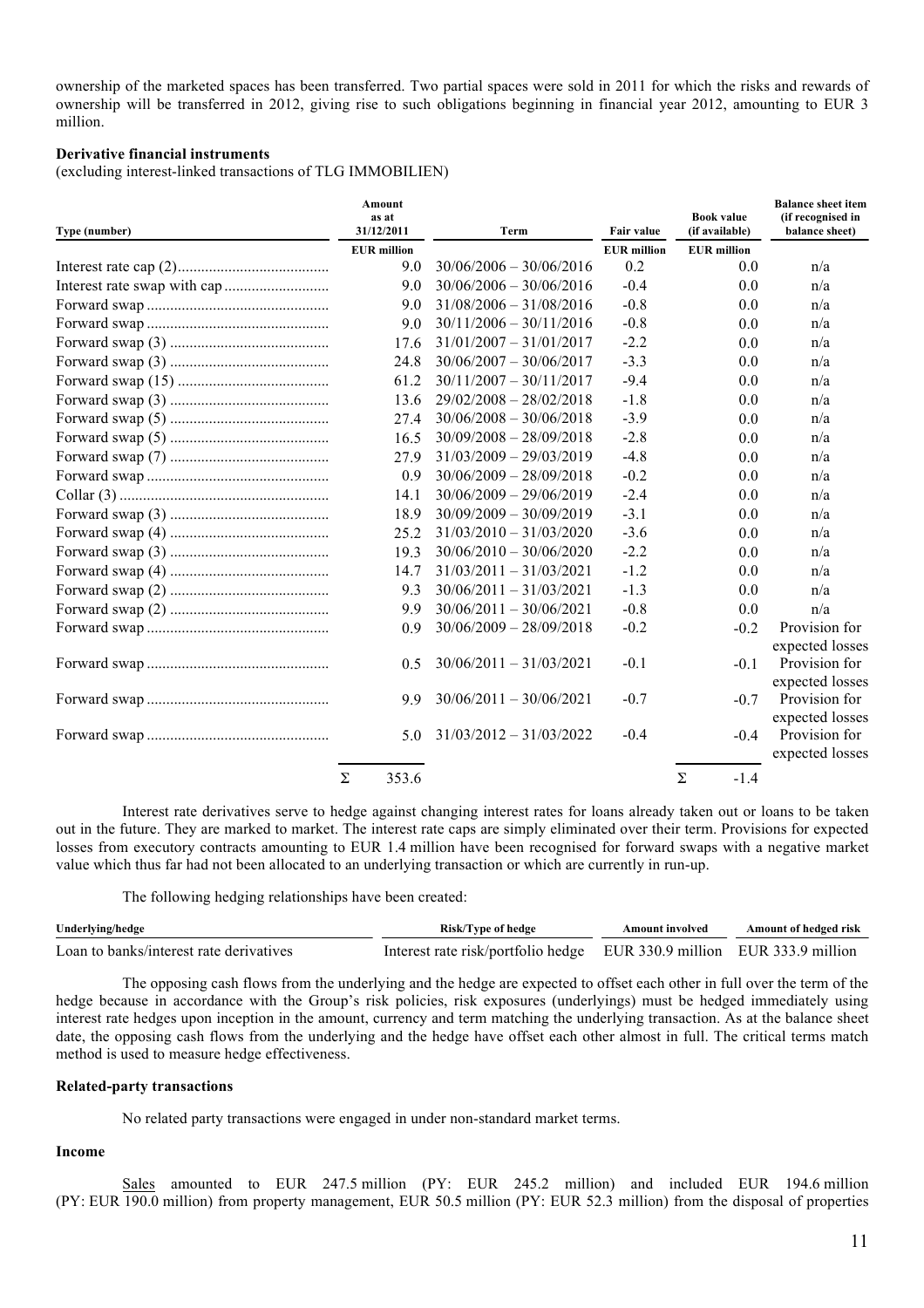and EUR 2.4 million (PY: EUR 2.9 million) from other services. Of the sales from the disposal of properties, EUR 43.0 million was attributable to properties classified as fixed assets and EUR 7.5 million to properties classified as current assets.

The EUR 2.7 million change in inventories was due to the relatively higher amount of operating costs not yet invoiced as compared to in the previous year.

Other operating income amounted to EUR 39.1 million and included EUR 4.3 million in prior-period income, thereof EUR 3.9 million resulted from property management income. Other operating income also included EUR 14.1 million from the reversal of provisions, EUR 2.1 million from the reversal of impairments on receivables, EUR 7.5 million from reversals of writedowns on the carrying amounts of real property, EUR 1.5 million from the reversal of the special reserve for investment grants and subsidies and EUR 0.4 million from the immediate collection of investment grants and EUR 1.5 million from insurance payouts.

Income from long-term equity investments (EUR 0.5 million) resulted primarily from the distribution from the equity of a non-consolidated subsidiary and from the transfer of the profit from the associate, Altmarkt-Galerie Dresden KG, Hamburg, amounting to EUR 0.2 million.

Other interest and similar income (EUR 0.8 million) consisted primarily of interest income in connection with shortterm investment of cash (EUR 0.5 million).

#### **Expenses**

Cost of materials amounted to EUR 103.0 million, consisting of EUR 29.3 million from disposals of real estate portfolio at carrying amounts due to disposals, EUR 63.8 million in property management expenses and EUR 9.9 million in expenses for other purchased services. Of the disposals of real estate portfolio at carrying amounts, EUR 25.9 million related to properties classified as fixed assets and EUR 3.4 million for properties classified as current assets.

Personnel expenses amounted to EUR 23.4 million and related to an average of 303 permanent and an average of 19 temporary employees. In addition, the Group employed on average 24 trainees, 5 employees on maternity leave and 3 employees in the retirement phase of the partial and early retirement scheme.

Depreciation and amortisation amounted to EUR 50.6 million. In addition, EUR 5.3 million in write-downs to the lower fair value were recognised due to permanent impairments.

Write-downs of current assets in excess of the corporation's standard depreciation relate to write-downs to the lower fair value resulting from falling prices on local real estate markets (EUR 0.5 million).

Other operating expenses amounted to EUR 22.9 million and included valuation allowances and write-downs on receivables and other assets (EUR 3.4 million), transfers to provisions for other uncertain liabilities (EUR 5.0 million), transfers to provisions for real property restitution (EUR 1.4 million), transfers to provisions for expected losses for interest rate hedges (EUR 1.4 million), transfers to provisions for litigation risks (EUR 1.6 million), and prior-period expenses resulting from subsequent corrections in income recognised in prior years (EUR 1.6 million).

Write-downs of long-term financial assets amounted to EUR 0.4 million during the financial year. Write-downs were recognised as a result of revaluations relating to a subsidiary which is not included in the consolidated financial statements.

Interest and similar expenses (EUR 32.4 million) resulted primarily from interest paid on loans (EUR 22.3 million) and for compensatory payments on interest rate hedges (EUR 9.8 million).

Extraordinary expenses of EUR 23.1 million were recognised this financial year in relation to the provision for land transfer tax incurred due to the transfer of residential properties to TLG WOHNEN under the spin-off agreement.

Taxes on income (EUR 10.1 million) related to the advance payment of corporation tax (EUR 0.9 million) and trade tax (EUR 0.3 million), as well as the transfer to provisions for corporation tax (EUR 3.6 million) and trade tax (EUR 5.3 million) for the current financial year. Corporation tax of EUR 1.4 million was levied in relation to ordinary operations and EUR 3.1 million for extraordinary items.

Trade tax of EUR 2.6 million was levied in relation to ordinary operations and EUR 3.0 million for extraordinary items resulting from the spin-off of TLG IMMOBILIEN's residential property portfolio to TLG WOHNEN GmbH with 31 December 2011 as the effective date for taxation purposes.